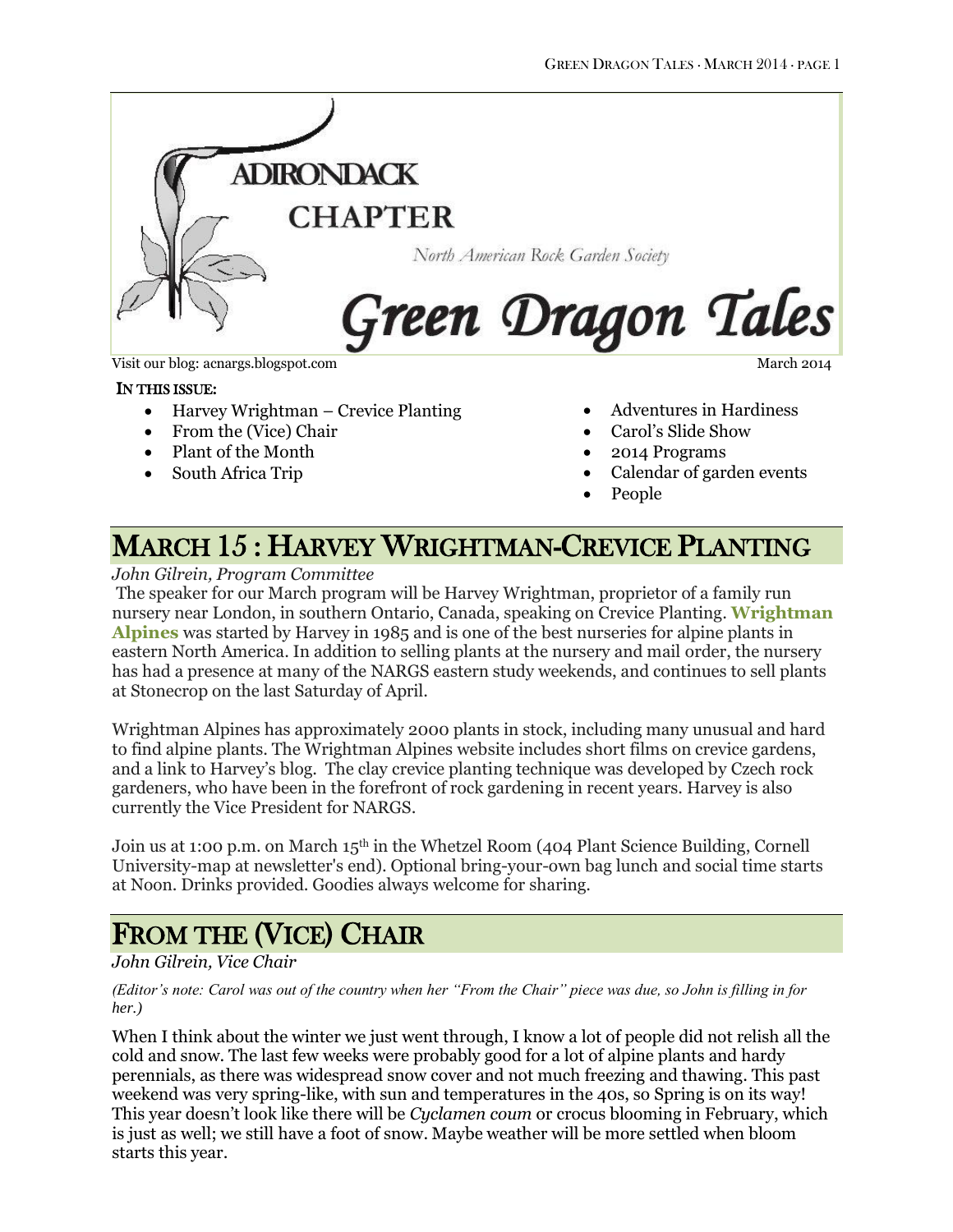For 2014, we're having a lot of rock garden-related speakers, with Harvey Wrightman (clay crevice planting) in March, Betsy Knapp (trough planting) in April, and Mike Kintgen (rock gardening and alpines of CO/WY) in October. Maybe someone will be inspired to start a rock garden!

Even if you're not ready for the significant investment in a rock garden, you can make a miniature rock garden in a trough. You can easily make a trough on your own. Come to our upcoming trough demonstration to learn how. We also hope to have a trough workshop this year—details as we know them. And even if you don't anticipate making your own rock garden, it's always interesting to see plants that are unusual. We'll show you what's growing in the mountains, without developing tired legs and shortness of breath.

We're starting up with our Plant of the Month at the March meeting, and the Chapter will subsidize the cost of the first plant for each member. One of many reasons the Adirondack Chapter is a good value: your membership costs less than subsidizing POM for the year! If you ever have questions about the POM, don't hesitate to contact me; I'm only a few clicks away on email. And as a pathological plantaholic, I never tire of talking about plants.

For those of you who did not get an early start (like me) and plan to start seeds, it's time to start any seeds that require cold stratification. You can do your cold stratification in the refrigerator, outside, in an unheated garage, or a cold room. The last Green Dragon included information about seed starting. Though I'm still dreaming about better seed starting facilities, I really enjoy starting seeds. I'm mostly doing it outdoors, so my seedlings are not very far along by mid April, when we have our seedling exchange, and I'm only successful with 50-75% of the seeds I try. It's still a great adventure, and the successes make it worthwhile.

**John** (for Carol)

# PLANT OF THE MONTH: WRIGHTMAN ALPINES

*John Gilrein, POM coordinator*

Our Plant of the Month for this month will be plants from Wrightman Alpines Nursery. Rather than us purchasing plants, Harvey is going to bring some plants for sale. We're working on a way to still provide a discount to members for the first plant purchased. I hope that with him bringing plants, we'll have an even a larger selection than normal and people can purchase more than one plant. Plants will need to be held over in a protected spot until planting time, e.g. cool to cold sunny window, as it will be too early for planting. We can't provide cultural directions since we don't know which plants he is bringing, so if you have questions about growing your plant, you could look in the online **[Wrightman Alpines catalog](http://www.wrightmanalpines.com/)**, consult a rock gardening book, or email me.

Plant of the Month is a member benefit, partially subsidized by your dues, to provide additional encouragement to attend meetings and expand the horizons of our members. The goal is to coordinate the plant of the month to the meeting topic, though sometimes that is not possible. Please send suggestions for Plant of the Month to John Gilrein.

It's Human Nature, or at least a gardener's nature (which is not quite the same thing), to want to live at least one and preferably two climatic zones warmer than where he gardens. **One Man's Garden**, p. 91 Henry Mitchell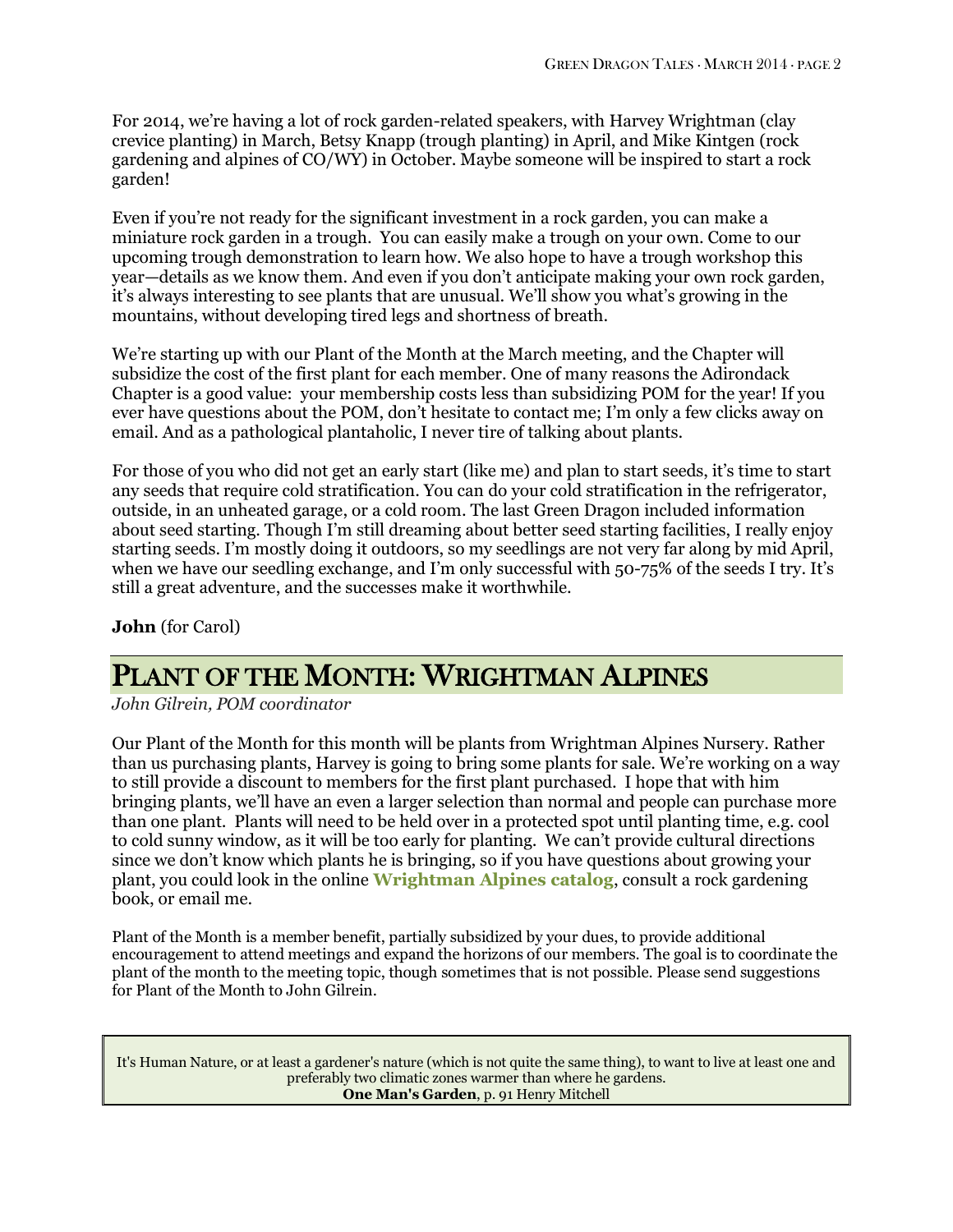## SOUTH AFRICA TRIP WITH PANAYOTI KELAIDIS

Panayoti Kelaidis, Senior Curator of Denver Botanic Gardens, is planning a trip to the high Drakensberg Mountains in January of 2015.

Not nearly as well known to American tourists as it is to Europeans and native South Africans, the Drakensberg feature a host of elegant resort hotels and accessible trails—and unparalleled natural beauty. January is peak month for color in the montane, subalpine and alpine meadows here. This trip features the most spectacular spots: Sani Pass, Sentinel, Naude's Nek and more!

The flora of Southern Africa comprises 10% of the flora of Planet Earth: Although the mild subtropical "Fynbos" flora of the Western Cape and the subtropical succulent flora of the Karoo are well known to many, the high mountain flora is extraordinarily rich and especially showy in the depths of North Temperate Winter. This trip is designed to visit the key locations from Lesotho, throughout the Southern Drakensberg where Panayoti has found so many plants on his previous six expeditions!

More details available at his blog, **[Prairie Break](http://prairiebreak.blogspot.com/2014/02/sign-up-for-south-africa-in-january-2015.html)**.

## ADVENTURES IN HARDINESS

*John Gilrein*

As a pathological plant lover, I have to admit I have a good case of "zone envy", feeling envious of those who live in a milder climate like Virginia or Portland, Oregon, where figs and rosemary are fully hardy and Christmas roses might actually bloom at Christmas. Years ago, I subscribed to a journal titled *Hardy Enough*, about the planting adventures of the authors growing plants in the Connecticut River valley of Massachusetts. The authors were growing things like hardy palms, *Magnolia grandiflora* (evergreen southern magnolia), and other plants that were not considered growable in their zone. (This would now be considered zone 6.) Some of their experimental plants survived, and others perished.

Hardiness is a complicated factor to determine growability, and the standard variable taken into account for hardiness (minimum winter temperature) does not work for all plants. Site variables like consistent snow cover (or lack thereof), minimum temperature, wind, air drainage, shelter and proximity to a buildings, winter rainfall and humidity, winter sun, and slope all contribute to whether a plant will survive the winter. It's less challenging for a hardy perennial that dies to the ground to survive the winter than a tree that can't be protected by the warmth in the soil and the snow cover.

Some rock garden plants can survive cold and wind but can't cope with the winter rain and humidity. I'm in USDA hardiness zone 5b, the City of Ithaca and Cayuga lakeshore areas are zone 6, and some of the higher elevation areas of Tompkins, Onondaga, and Oneida Counties are zone 5a or 4.

Looking through plants catalogs, hardiness zone ratings for plants are inconsistent, so it's not always an accurate predictor for a plant that could survive (or thrive) in your site. For example, Forestfarm, an Oregon mail order nursery, tends to have very conservative hardiness zone ratings. Their stock is grown in zone 8, but ultimately the provenance (origin of the plant) of the stock plants would determine hardiness.

One can push the hardiness of a plant by strategically choosing the site. The Plant Science Building at Cornell has a perfect example of this, with a *Magnolia grandiflora* planted in a south facing courtyard like space. The tree benefits from the building for wind protection and a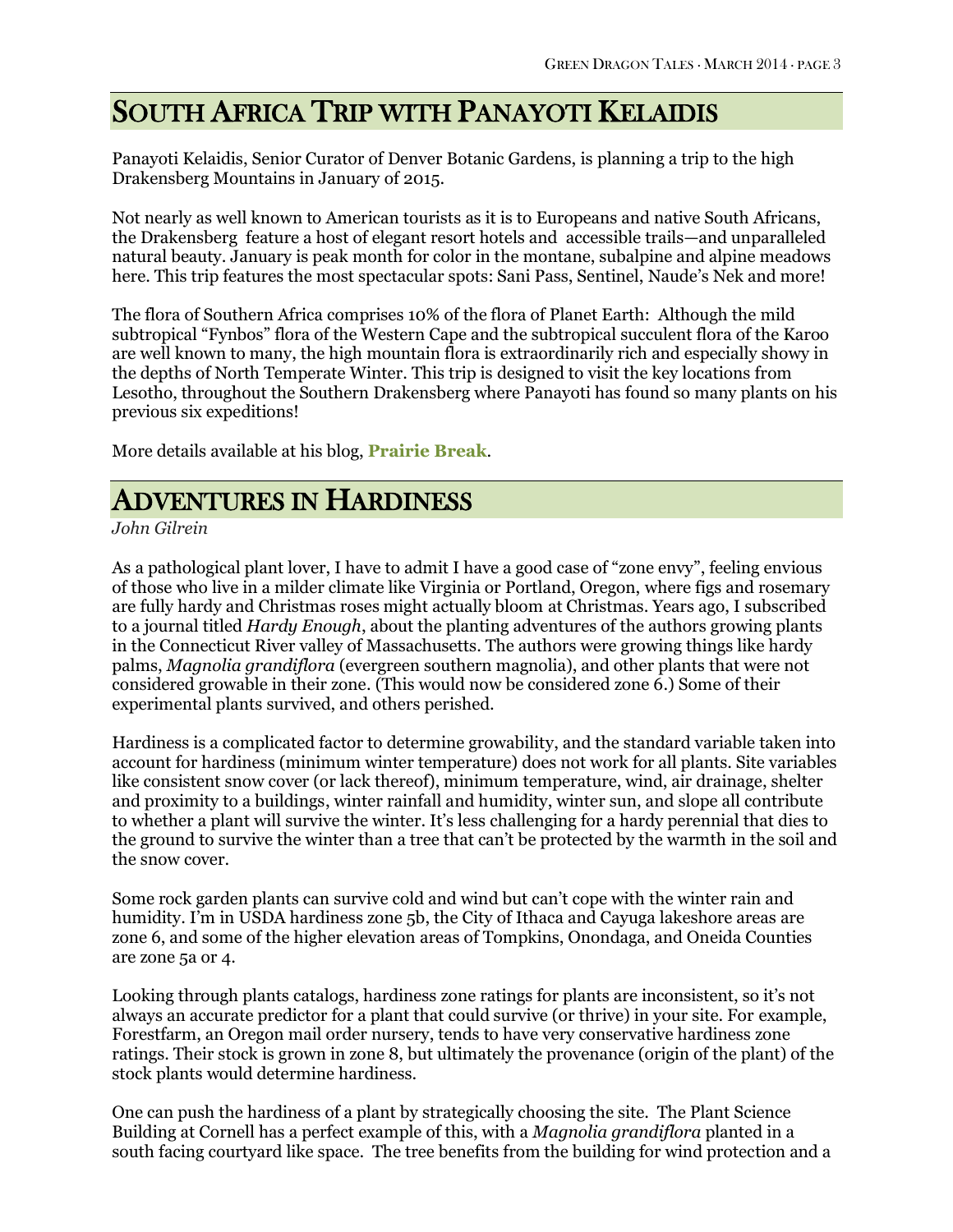little extra warmth. To push the hardiness for an herbaceous perennial, you could plant it in a spot where more snow accumulates/persists. To push the hardiness of a woody plant, choose a site out of the wind and protected by a building, ideally the East or South side. Or the protection could be a fence or a dense evergreen hedge.

It's always helpful to consider a plant's provenance and its habitat, both for choosing the planting site, and modifying the soil to keep the plant happy. A Mediterranean native, like rosemary or lavender would be happy in a parched site next to a hot concrete wall, but would likely perish at the bottom of the downspout.

Fertilizing, especially with chemical fertilizer applied too late in the season, encourages soft growth that might not have a chance to harden off sufficiently before frost, so it's best to be conservative with fertilizing marginally hardy plants. Soil mulching is beneficial, for insulating the soil from the cold and minimizing heaving.

### SOME OF MY SUCCESSES AND FAILURES:

*Agapanthus campanulatus* (lily of the Nile). This plant is a perfect example of the foolishness of some common names; it's from South Africa--thousands of miles from the Nile! Variety 'Midnight Blue' returned after multiple winters; variety 'Back in Black' returned after 1 winter (and still testing). Hardiness zone ratings for Agapanthus found in catalogs may be either reasonably accurate or very conservative. The species *A. campanulatus* is reputedly the hardiest. When choosing a growable Agapanthus, choose one with a hardiness rating close to yours, and avoid those that are evergreen. An evergreen Agapanthus is likely from a non-hardy species, like *A. africanus*.

*Buxus sempervirens* **'Graham Blandy'** (boxwood). This fastigiated cultivar overwintered 1 winter with no issues, though hardiness rating was zone 6.

*Ficus carica* (edible fig). This Mediterranean plant survives the winter very reliably, usually dying back to the ground and resprouting; in some winters it has not died all the way back to the soil level. I've heaped snow and leaf bags on it to protect it, which is not as aggressive (or successful) as some of the standard treatments, like wrapping the plant, or digging up the roots on one side and burying the plant in the soil. My fig tree is in a site that's not sunny enough, so it has not been fruitful. Varieties 'Brown Turkey' and 'Chicago Hardy' are 2 of the hardiest varieties.

*Gladiolus grandiflorus* (standard garden glads). I've had these overwinter multiple years, sometimes just due to not getting all the corms dug up in time.

*Phygelius rectus* (cape fuschia). This is reputedly hardy to only zone 7. David Mitchell reported success overwintering this in his garden. I've had it return after 2 winters so far, and hoping it makes it through this more challenging winter.

*Ribes sanguineum* (a native western currant). Hardiness rating zone 6. Seems to survive winter well.

*Zantedeschia aethiopica* – calla lilly. Ellen Hornig grew a hardy variety that was from a higher elevation in South Africa than the standard plants in the trade. This overwinters well (thanks Harold).

*Berberis stenophylla* 'nana corallina'. This is an evergreen barberry hybrid. It was a very nice dwarf shrub. It overwintered well the first winter, with very little dieback, and perished the next.

*Pyracantha lalandei* (firethorn). I tried this and killed it, but I may try it again.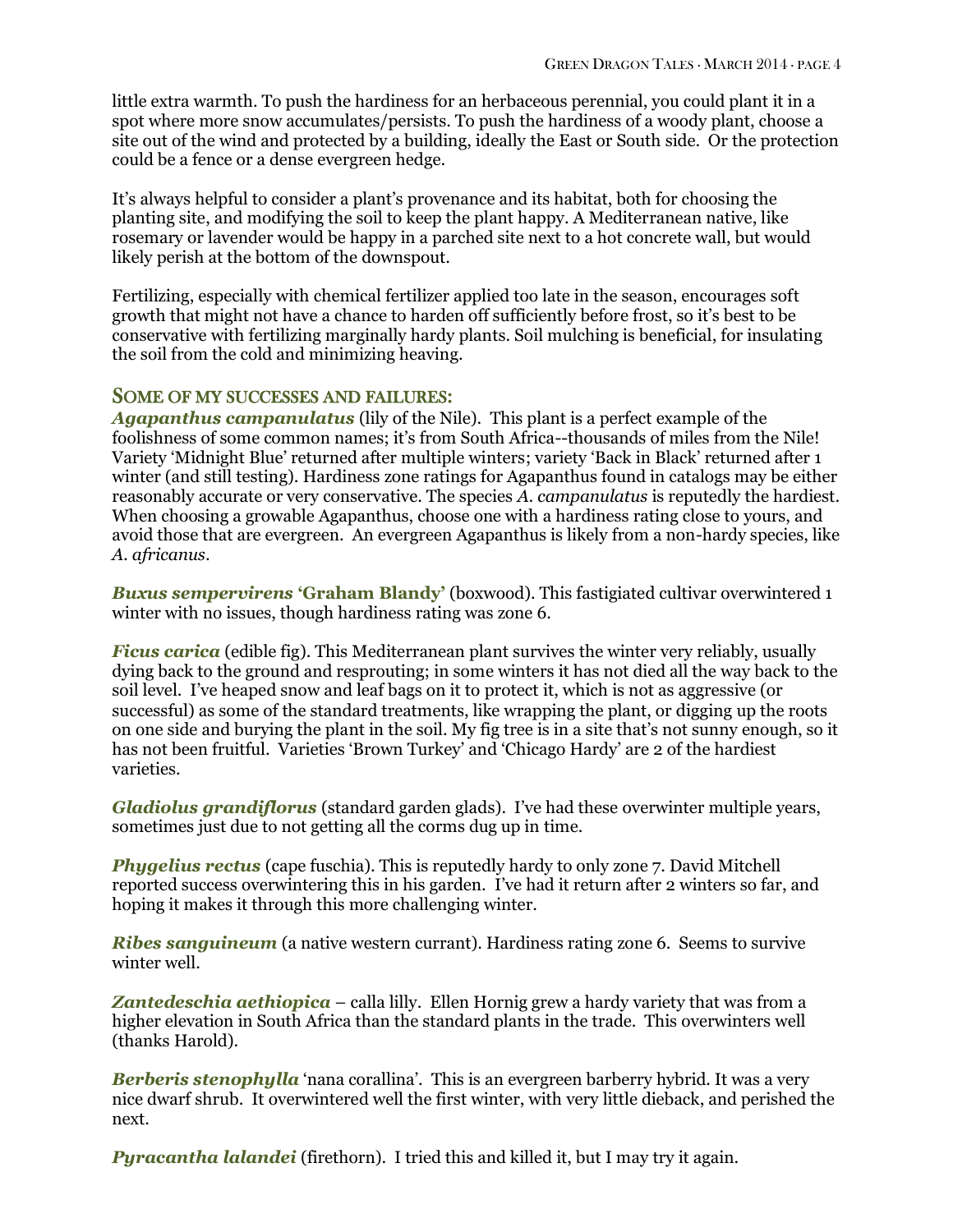*Rosmarinus officinale* (rosemary). This dies every time I plant it outside, even in a protected spot. The variety 'Arp' is supposedly hardy to zone 6. It survives easily in pot in the basement, mostly neglected for the winter.

I'm hoping to test out some of these plants in the near future: *Poncirus trifolia* (hardy orange Z6 or 7), *Lagerstromia indica* (crepe myrtle Z6), *Vitex rotundifolia* (chaste tree Z6), *Viburnum tinus* (evergreen viburnum Z7).

How about you, reader? Tell us of your successes with supposedly non-hardy plants.

# NEARBY GARDENS YOU MUST SEE

Our own chair, Carol Eichler, is giving a talk entitled "Nearby Gardens You Must See" Saturday, March 22<sup>nd</sup>, 2:00-3:30 pm at the Tompkins County Cooperative Extension. Take a journey with our speaker to some fantastic gardens within a day's drive of Ithaca. She will include gardens from the Philadelphia/Delaware Valley area such as Winterthur, Chanticleer, and Mt. Cuba, as well as Stonecrop, White Pine Camp Heutte Rock Garden, and New York Botanical Gardens in New York State. Free and open to the public. *The suggested donation of \$3 helps to support the Horticulture Program.*

Why not combine it with a visit to Hitch Lyman's snowdrops, which is happening the same day? Details in our Calendar of Garden Events, which is compiled every month by Pat Curran. Thank you, Pat!

# 2014 PROGRAM PLANS

*Mark your calendars! Unless otherwise specified, all local events start with a brown bag lunch at noon with the program following at 1 pm, and take place at the Whetzel Room, 404 Plant Science Building, Cornell University, Ithaca, NY (see map on the last page).*

**March 15:** Harvey Wrightman, Crevice Planting **April 19:** Betsy Knapp, Trough Planting Demystified **May 17:** look for us at the Ithaca Garden Fair and Plant Sale at the Ithaca High School. Members get a 25% discount! Plan on volunteering for part of your visit. **August 16:** Members-only plant sale and picnic. **September 20:** Judy Glattstein, topic to be determined **October 18:** Mike Kintgen, Rock Gardening, and Alpines of Colorado and Wyoming **November 8:** John Gilrein, A Tour of Newfoundland

Details as we learn them will be included in future newsletters, our blog, **[acnargs.blogspot.com](http://acnargs.blogspot.com/)**, and our Facebook page, **[http://www.facebook.com/acnargs](http://acnargs.blogspot.com/)**.

## CALENDAR OF GARDEN EVENTS

**MARCH:**

**Plants of South Africa***,* **Sat. March 1, 1pm, Louis Jordaan, Adirondack Chapter of the North American Rock Garden Society, Wetzel Rm., Plant Sci. Bldg., Cornell Community Beautification Training**, Mon. March 3, 6-8:30 pm, TCCE (Tompkins County) **Native Plants Conference**, March 7-8, Ithaca, see Plantsmen Nursery website for details **For the Birds! Garden Design to Create Bird-Friendly Habitats***,* Fri. March 7, 5-8 pm, Borg Warner Room at Tompkins County Public Library

**Community Supported Agriculture Fair***,* Sat. March 8, 12-3 pm, Boynton Middle School cafeteria

**Introduction to Seed Saving***,* Tues. March 11, 6:30-8:30 pm, Chrys Gardener, TCCE **Getting Started with Vegetable Gardening***,* Wed. March 12, 7-9 pm, Groton Public Library, 112 E. Cortland St., Groton

**Intro to Maple Sugaring with Sapsquatch**, Thurs. March 13, 6-8 pm, TCCE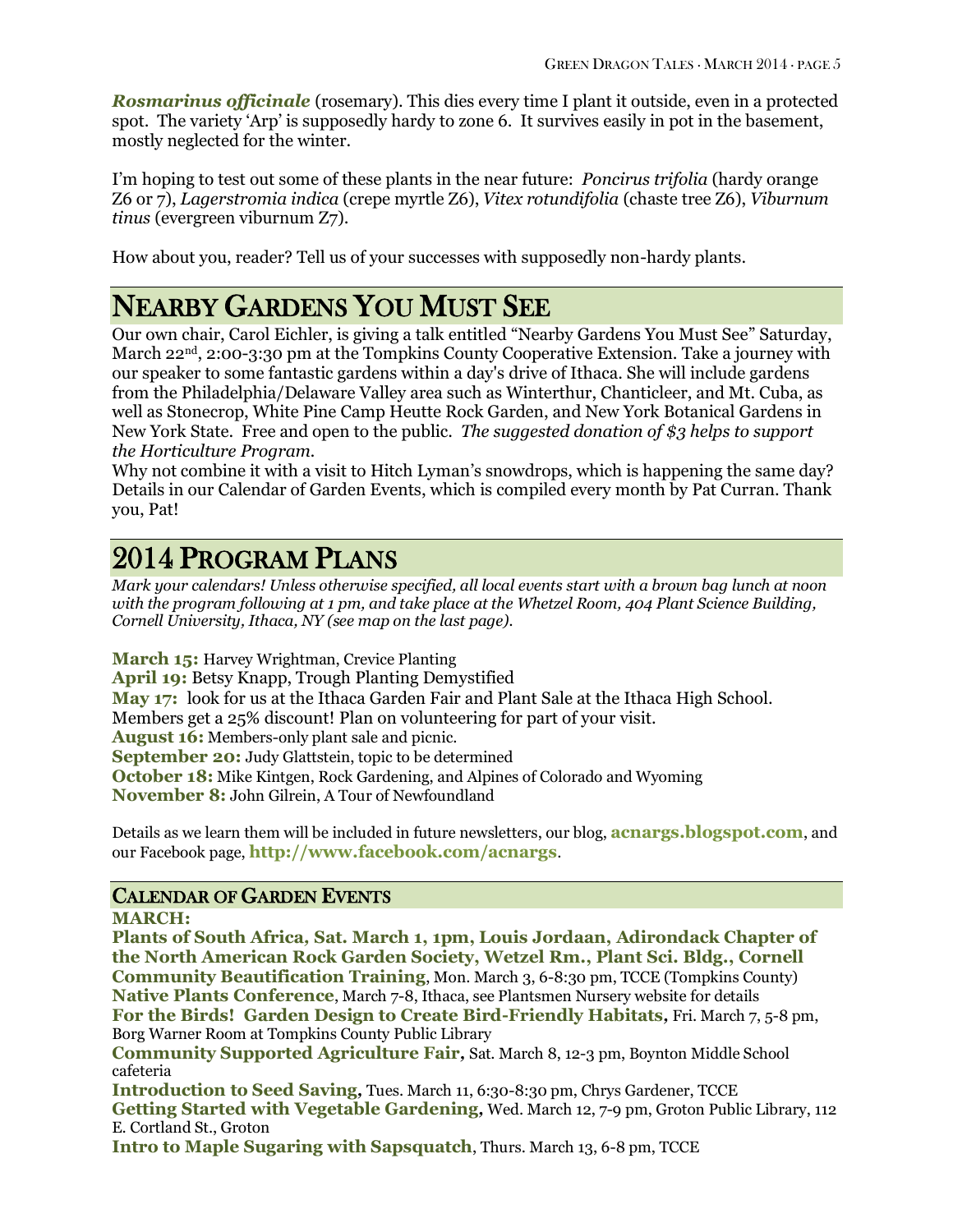**Clay Crevice Planting***,* Sat. March 15, 1pm*,* Harvey Wrightman, Adirondack Chapter of the North American Rock Garden Society, Wetzel Rm., Plant Sci. Bldg., Cornell

**Community Beautification Training**, Tues March 18, 6-8:30 pm at TCCE

**Botanical Travels from Coast to Coast***,* Wed. March 19, 7 pm, David Brandenburg of the Dawes Arboretum in Ohio, Finger Lakes Native Plant Society, Unitarian Church Annex, 2nd floor

**Garden Conservancy Open Gardens**, Hitch Lyman's Snowdrops March 22, 10-4, See Garden Conservancy website for details.

**Nearby Gardens You Must See! Travel Slide Show**, Sat. March 22, 2:00-3:30 pm, Carol Eichler of the Adirondack Chapter of the North American Rock Garden Society TCCE

**High Tunnel Hoophouse Tours***,* Sun. March 23, two sessions, either 11am-12 noon, or 12:45-1:45 pm, Lansing area. Contact Pat Curran for details.

**Community Beautification Training, Thurs. March 27, 6-8:30pm at TCCE** 

**Spring Into Gardening***,* Sat. March 29, 9am-4pm, TCCE, one day-event on the theme of Gardening and Climate Change: complete schedule coming soon

**Worm Composting Class**, Sat. March 29, time TBA, TCCE

**Restoring Neglected Apple Trees***,* Sun. March 30, 1-4 pm, Akiva Silver, Twisted Tree Farm, register at **[akivasilver@yahoo.com](mailto:akivasilver@yahoo.com)**

### **APRIL:**

**Great Trees for Your Landscape***,* Wed. April 2, 6:30-8:30 pm, Pat Curran, TCCE **Citizen Pruner Training**, Mon. April 7, 21, and 28, 7-8:30 pm, TCCE, see Earthkeeper for details **High-Density Crops for Your Garden,** Tues. April 8, 6:30-8:30 pm, TCCE

**AgStravaganza!** Sat. April 12, 10-3, see Earthkeeper for details

**Insect Pests in the Home, and How to Cope!** Tues. April 15, 6:30-8:30 pm, Carolyn Klass, **TCCE** 

**"Giving" Trees**, Akiva Silver , Wed. April 16, 7pm, Finger Lakes Native Plant Society, Unitarian Church Annex, 2nd floor

**Trough Planting Demystified**, Betsy Knapp, Sat. April 19, 1 pm, Adirondack Chapter of the North American Rock Garden Society, Wetzel Rm., Plant Sci. Bldg., Cornell

**Beautiful Shrubs & Vines,** Mon. April 21, 6:30-8:30 pm, Pat Curran, TCCE

**Grow Your Own Spuds***,* Thurs. April 24, 6:30-8:30 pm, 4H Acres

**Earth Day**, Sun. April 27, location TBA

**Compost Fair & 4-H Duck Race**, Sun. April 27, 12-4pm, TCCE

### **MAY:**

**Keeping Critters out of Your Garden***,* Thurs. May 1, 6:30-8:30 pm, 4H Acres **Gorgeous Perennials for Your Garden***,* Tues. May 6, 6:30-8:30 pm, Pat Curran, TCCE **Dividing Daylilies & Other Perennials***,* Wed. May 7, 6:00-8:00 pm, Pat Curran, TCCE

**>>Garden Fair Plant Sale, Sat. May 17, 9am-2pm – SAVE THE DATE!!!<<**

**Discovering New Life in Great Smoky Mountains National Park***,* Wed. May 21, 7pm, Finger Lakes Native Plant Society, Unitarian Church Annex, 2nd floor

### **GARDEN SHOWS/EVENTS in 2014:**

**CNY in Bloom**, Syracuse, no show in 2014

**Philadelphia Flower Show**, March 2-9, 2014

Gardenscape Flower Show, Rochester: No show again this year; sale of the Henrietta Dome dragged on long enough that no show could be planned for 2014

**Plantasia Garden & Landscape Show**, March 20-23, 2014, Fairgrounds Event & Expo Center in Hamburg, NY

**Lilac Festival**, Rochester NY, May 9-18, 2014